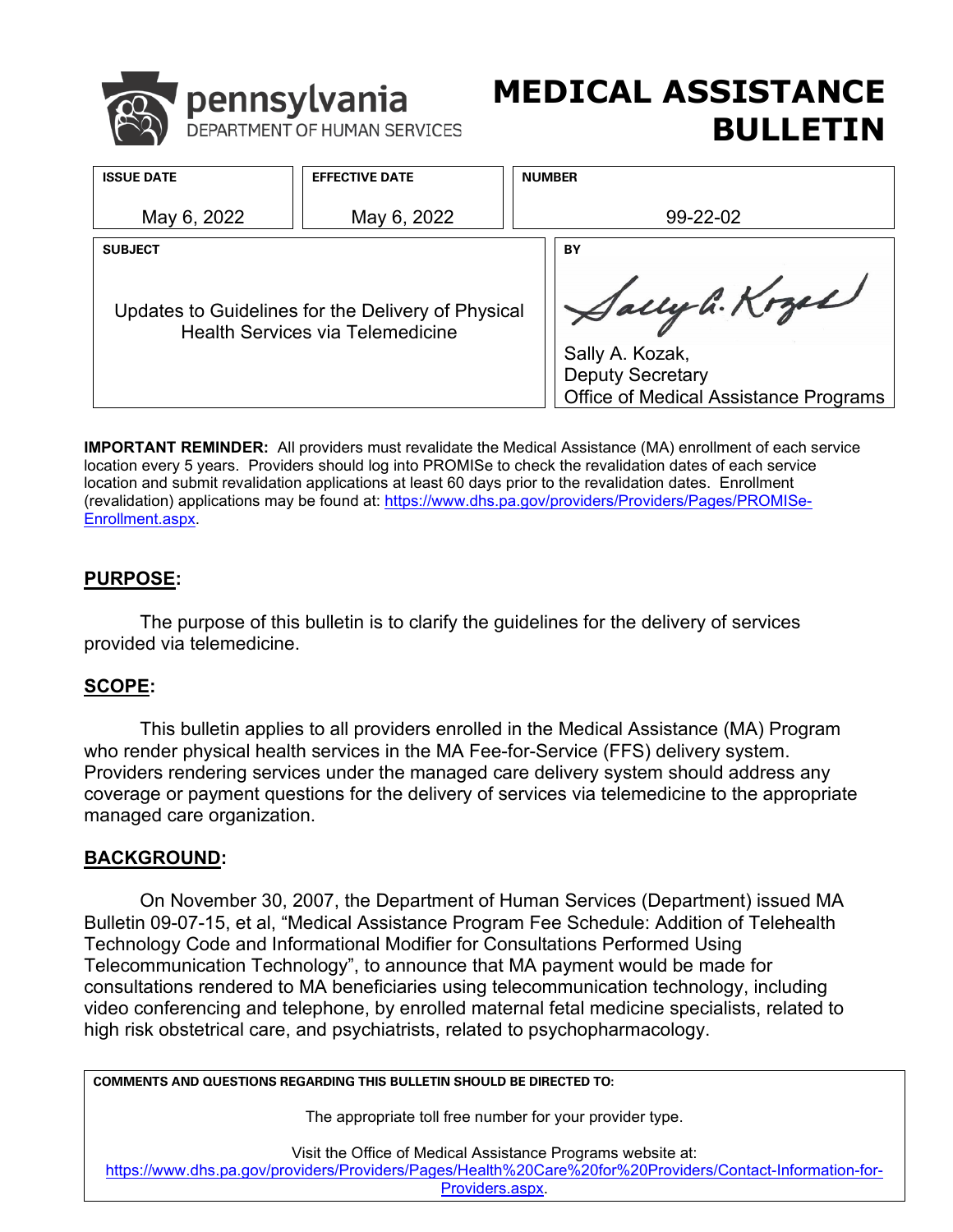Performed Using Telemedicine", to expand the scope of physician specialists who could render consultations to MA beneficiaries using interactive telecommunication technology to participate in the visit. On May 23, 2012, the Department issued MA Bulletin 09-12-31 et al, "Consultations include all physician specialists and remove the requirement of the referring provider to

In response to the changes in technology and requests from providers and beneficiaries, the Department issued MA Bulletin 99-21-06, "Guidelines for the Delivery of Physical Health Services via Telemedicine", to expand the scope of services for which telemedicine may be used, to expand the scope of providers who may render MA covered services to beneficiaries using interactive telecommunication technology, and to establish ongoing guidelines for services rendered via telemedicine, effective September 30, 2021.

 scope of practice, licensure or certification, as there is no Pennsylvania statute that authorizes or prohibits the use of telemedicine. This bulletin is otherwise restating the policies set forth in The Department is clarifying the guidelines with respect to consideration of a provider's MA Bulletin 99-21-06.

#### **DISCUSSION:**

 (CMS), for the purposes of Medicaid, defines telemedicine as the use of two-way, real time interactive telecommunications technology that includes, at a minimum, audio and video As explained in MA Bulletin 99-21-06, the Centers for Medicare & Medicaid Services equipment as a mode of delivering healthcare services<sup>[1](#page-0-0)</sup>.

 or remote patient monitoring devices. However, these technologies may be utilized as a part Telemedicine, for purposes of Medicaid payment, does not include telephone, asynchronous or store and forward technology or facsimile machines, electronic mail systems of the provision of a MA-covered service.

 health emergency (PHE), the Department required two-way, real-time interactive audio and video telecommunications between beneficiary and provider. However, during the COVID-19 PHE, CMS permitted the use of audio-only technology to deliver Medicaid covered services. and Accountability Act (HIPAA). Consistent with CMS's policy regarding telemedicine, prior to the COVID-19 public Additionally, the Department of Health and Human Services Office of Civil Rights (OCR) announced it will exercise enforcement discretion related to the Health Insurance Portability

 allowed for audio-only services in situations where the beneficiary does not possess or have In response to CMS's policy changes during the COVID-19 PHE, the MA Program has access to video technology and when clinically appropriate. The Department will continue to allow providers to utilize audio-only telecommunication when the beneficiary does not have access to video capability or for an urgent medical situation, provided that the use of audioonly telecommunication technology is consistent with state and federal requirements, including

<sup>&</sup>lt;sup>1</sup> https://www.medicaid.gov/medicaid/benefits/telemedicine/index.html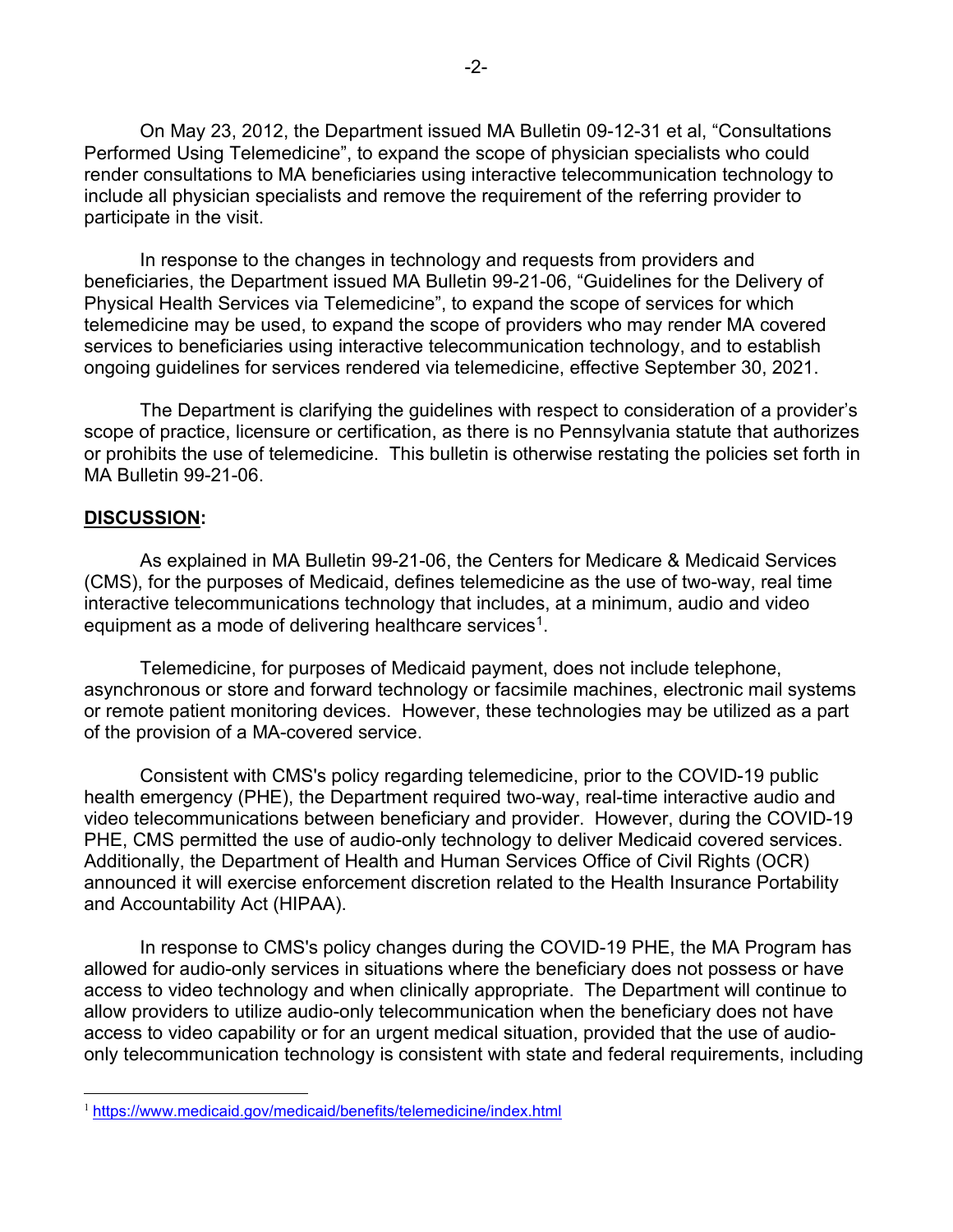guidance by CMS with respect to Medicaid payment and OCR with respect to compliance with HIPAA.

 Services rendered via telemedicine, including those delivered using audio-only between beneficiary and provider. telecommunication technology, must use technology that is two-way, real-time, and interactive

MA services in the FFS delivery system rendered via telemedicine will be paid the same rate as if the services were rendered in person.

MA managed care organizations (MCO) may, but are not required to, allow for the use of telemedicine. MA MCOs may negotiate payment for services rendered via telemedicine.

#### **PROCEDURE:**

 engage in telemedicine from a professional licensing standpoint. Providers using telemedicine The MA Program will continue to pay for MA covered services rendered to beneficiaries via telemedicine when clinically appropriate. Services rendered via telemedicine must be provided according to the same standard of care as if delivered in-person. MA coverage and payment for services provided via telemedicine is separate and apart from authorization to must remain informed on federal and state statutes, regulations, and guidance regarding telemedicine.

#### *Consent*

 Providers are to obtain consent prior to rendering a service via telemedicine from the to elect to return to in-person services at any time. Services rendered via telemedicine may not be recorded without the beneficiary's consent. Beneficiaries may elect not to receive services via telemedicine at any time. Providers cannot use a beneficiary's refusal to receive services via telemedicine as a basis to limit the beneficiary's access to services. beneficiary receiving services or their legal guardian. Providers must also allow beneficiaries

#### *Documentation*

 technology used to render the service in the MA beneficiary's medical record. If the service was rendered using audio-only technology, providers are to document that the services were Providers should fully document the services rendered and the telecommunication rendered using audio-only technology and the reason audio/video technology could not be used.

#### *Limited English Proficiency*

 All recipients of federal funding, including the MA Program, must offer and make available interpretation services to beneficiaries with limited English proficiency, visual limitations, and/or auditory limitations. Providers who elect to render services through telemedicine must have policies in place to make language assistance services, such as oral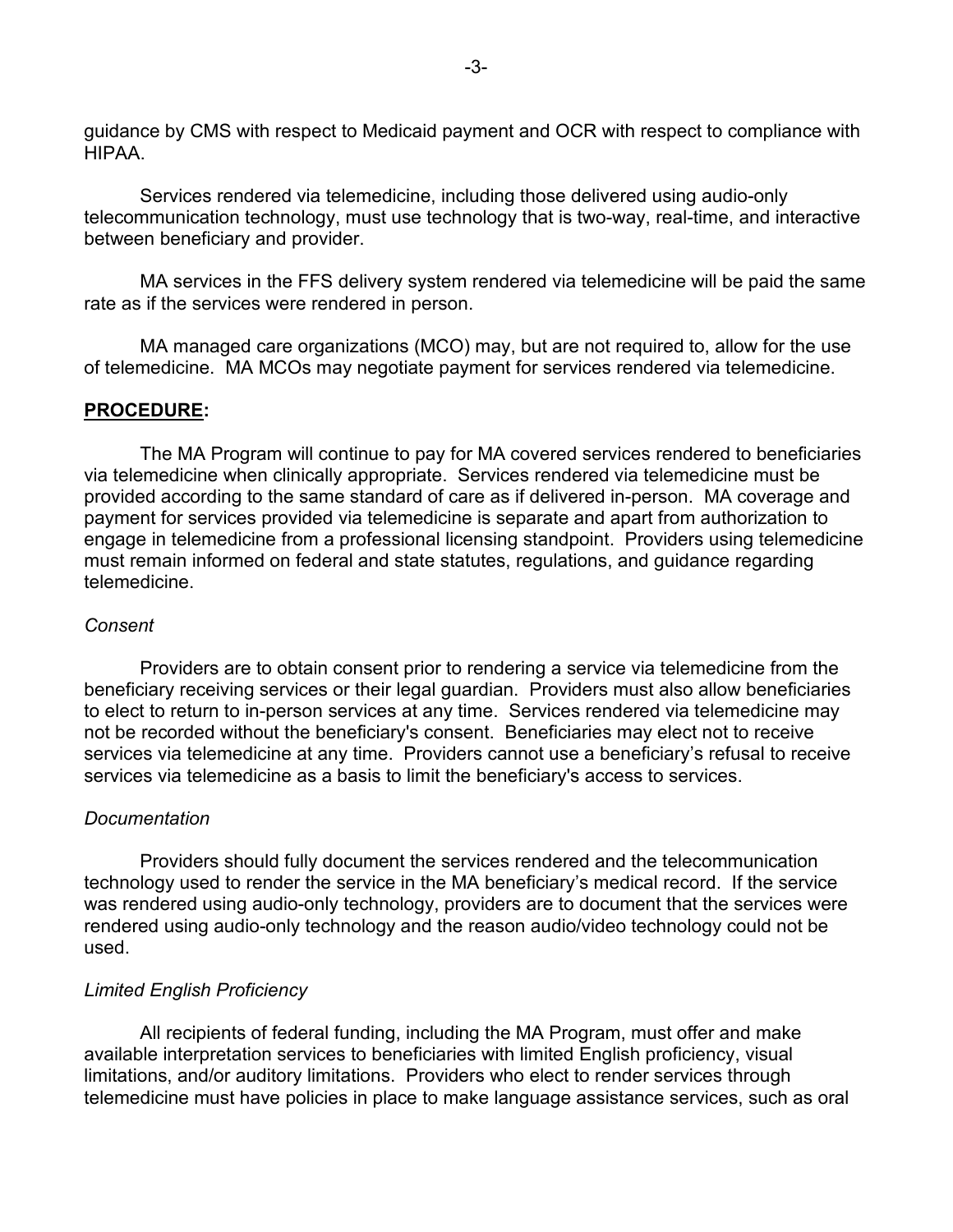interpretation, including sign language interpretation, and written translation, available to beneficiaries being served via telemedicine.

#### *Originating Sites*

 service is rendered to them via telemedicine. The originating site can be, but is not limited to the beneficiary's home, a provider's office, clinic, nursing facility, or other medical facility site. staff at the originating site should be trained to assist beneficiaries with the use of the telemedicine equipment and available to provide in-person clinical intervention, if needed. The of their office if no other MA covered service is provided at the originating site. The originating site is where the beneficiary is located at the time the MA covered When the originating site is a provider's office, clinic, nursing facility or other medical facility, provider may bill the telehealth originating site facility fee (procedure code Q3014) for the use

 rendered via telemedicine should there be a need for emergency medical services. Providers should obtain the location of the beneficiary at the time each service is

#### *Technology Guidelines*

 should clearly display the rendering practitioner's and participant's face to facilitate clinical Technology used for telemedicine, whether fixed or mobile, should be capable of presenting sound and image in real-time and without delay. The telemedicine equipment interactions and must meet all state and federal requirements for the transmission and security of health information, including HIPAA.

 Audio-only telecommunications technology may be used when the beneficiary does not have video capability or for an urgent medical situation, if consistent with state and federal law.

 Providers must assure the privacy of the beneficiary receiving services and comply with HIPAA and all other federal and state laws governing confidentiality, privacy, and consent. HIPAA and all other federal and state laws governing confidentiality, privacy, and consent.<br>Public facing video communication applications should not be used to render services via telemedicine.

 facsimile machines, electronic mail systems, or remote patient monitoring devices. While Telemedicine does not include asynchronous or "store and forward" technology such as asynchronous applications are not considered telemedicine, they may be utilized as part of a MA covered service, such as a laboratory service, x-ray service or physician service. Telemedicine also does not include text messages, although text messages and telephone may continue to be utilized for non-service activities, such as scheduling appointments.

#### *Billing and Payment*

 (POS) 02 (telemedicine) to identify services that are rendered via telemedicine. Providers are MA covered services rendered via telemedicine in the FFS delivery system will be paid at the same rate as if they were rendered in-person. Providers are to use Place of Service